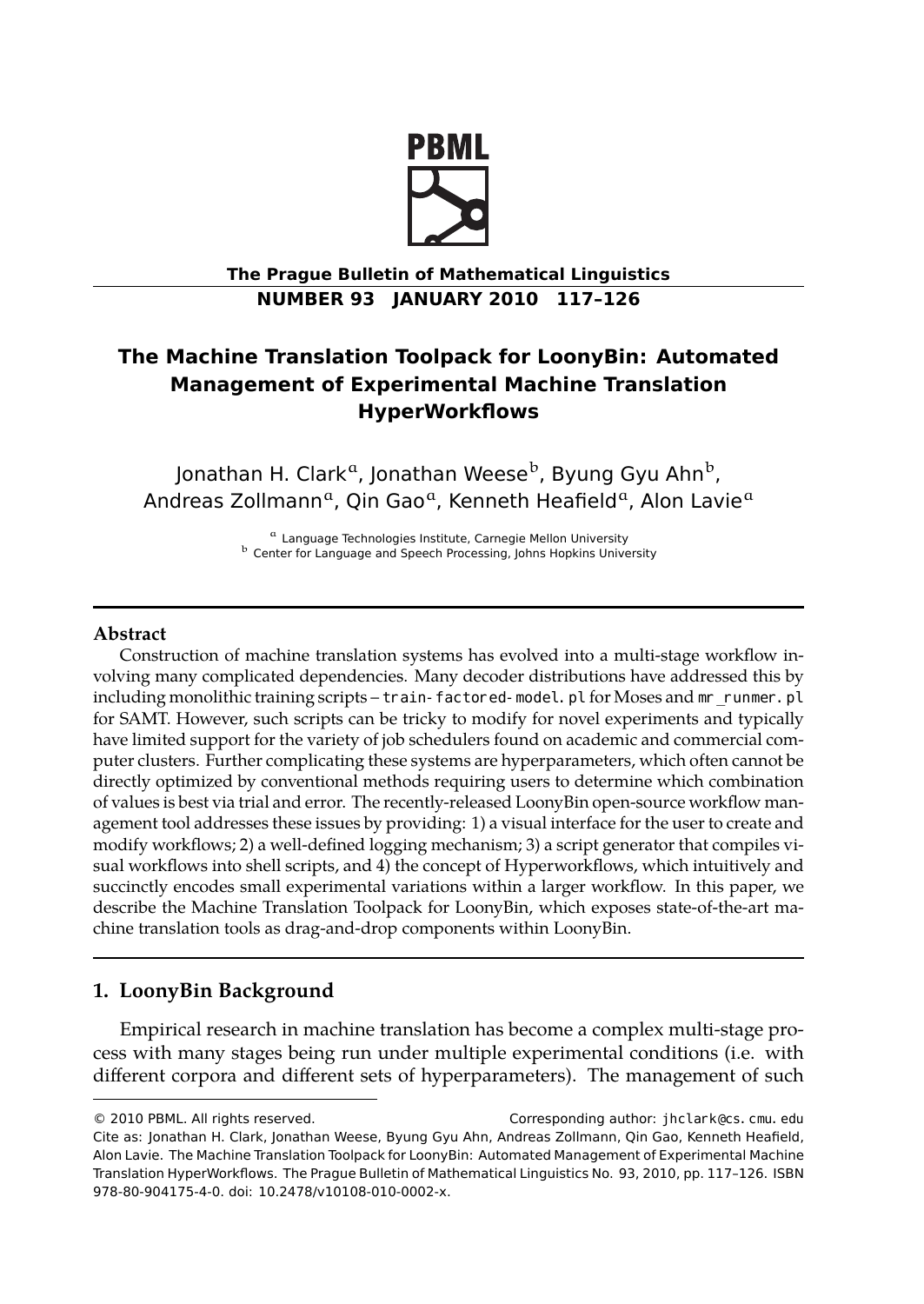118

PBML 93 JANUARY 2010

workflows presents a real challenge in t[erms of keeping results](#page-9-0) organized, analyzing results at every stage, and automating the workflow.

For example, in syntactic statistical machine translation, a typical experiment consists of over 20 tools with a complex network of dependencies spanning multiple machines or even clusters of machines. Parsing and phrase extraction might be run on a large cluster of hundreds of low-memory machines, preprocessing and word alignment might be run on a local server, while tuning and decoding might be done on a small cluster of large-memory machines. Further, this system might be run for two language pairs and using 10 sets of features in the translation model to verify some experimental hypothesis.

With these needs in mind, LoonyBin (Clark and Lavie, 2010) accommodates workflows that:

- span various machines, clusters, and schedulers
- involve many separate tools, which can be invoked by arbitrary UNIX commands
- have components that are run multiple times under multiple conditions
- evolve quickly with tools frequently being added, removed, and swapped

LoonyBin accomplishes this by providing the following advantages over current common practices:

- associating sanity checks and logging directly with tools, separating these from ad hoc wrappers and automation scripts
- maintaining a cleanly organized directory structure for each step and each condition under which a step is run
- providing a resume-on-failure mechanism for every stage in the pipeline
- making it easy for those without a detailed knowledge of each tool's internals to run the system by providing textual descriptions of each parameter, input file, and output file in a graphical workflow designer
- automatically copying required files between machines/clusters via SSH
- compiling workflows into shell scripts, a medium already in widespread use by NLP researchers

# **1.1. Workflow Semantics**

We now discuss the representation of workflows in LoonyBin. In their most basic form, LoonyBin represents workflows as Directed Acyclic Graphs (DAGs). In this form, each vertex represents a root, which produces output files given input files and parameters, and directed edges indicate relative temporal ordering of tools and information flow (files or parameters) by mapping the output of one tool to the inputs of the next. A ool descriptor defines the commands necessary to run a tool given inputs, outputs, and parameters. Custom tool descriptors can be implemented via simple user-defined Python scripts that generate shell commands. These tool descriptors contain PRE-ANALYZERS to check the sanity of the inputs and log information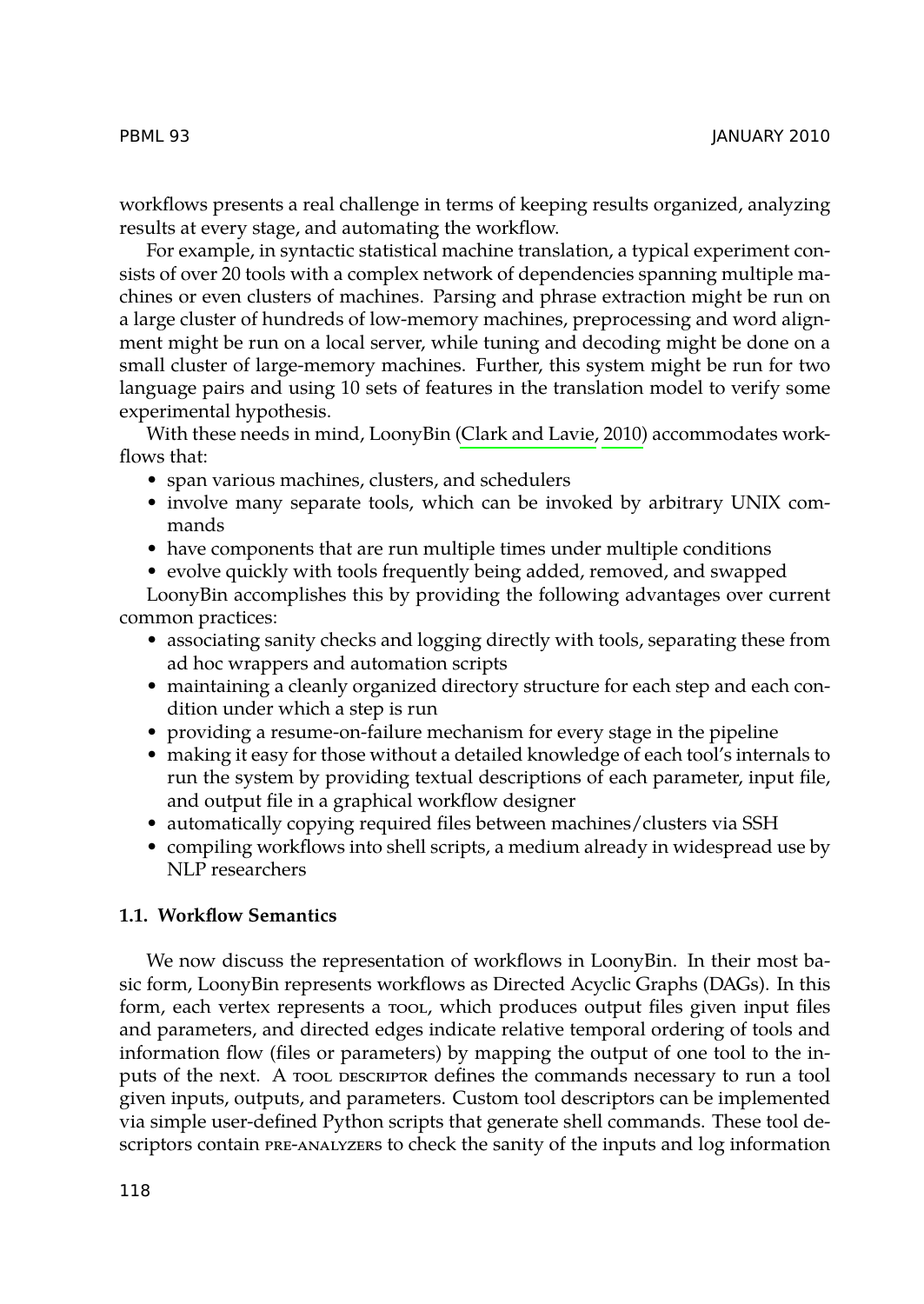<span id="page-2-0"></span>

*Figure 1. A simplified version of the CMU StatXfer system HyperWorkflow for the GALE Phase 4 Machine Translation Evaluation showing the multiple experiments that were run*

and POST-ANALYZERS to check the sanity of the output files, log information about the outputs, and extract log data from any third-party log file formats.

# **1.2. HyperWorkflow Semantics**

LoonyBin also represents the running of workflows under multiple experimental conditions (i.e. with different input files or parameters). We call this a HYPERWORK-FLOW. A Hyper[Wor](#page-2-0)kflow contains REALIZATION VARIABLES, which introduce variations into a shared workflow. Each realizati[on](#page-2-0) variable can take on a REALIZATION VALUE, which is a set of files and parameters. For instance the realization variable "language model file and order" could take on the realization value {english.txt,  $4$ }. Finally, a  $n =$ ALIZATION INSTANCE is a regular workflow unpacked from a hyperworkflow; it is a configuration of a hyperworkflow such that all realization variables have been assigned a particular realization value. Hyperworkflows are useful for performing exploration of hyperparameters, ablation studies, variation of input corpora, etc.

For HyperWorkflows, we use a HYPERDAG, the hypergraph formulation of a DAG. shown in Figure 1. In LoonyBin, a *HYPEREDGE* is an edge originating from a *PACKING*  (displayed as a triangle in Figure 1) , which is used to introduce a realization variable. These packing nodes act like a switch to select one of its input edges so that each edge feeding a packing node can create a new realization variable in the workflow. These realization variables are then propagated through the remainder of the workflow. Where multiple realization variables meet, LoonyBin produces the cross-product of their realization values. A HyperDAG is a packed representation of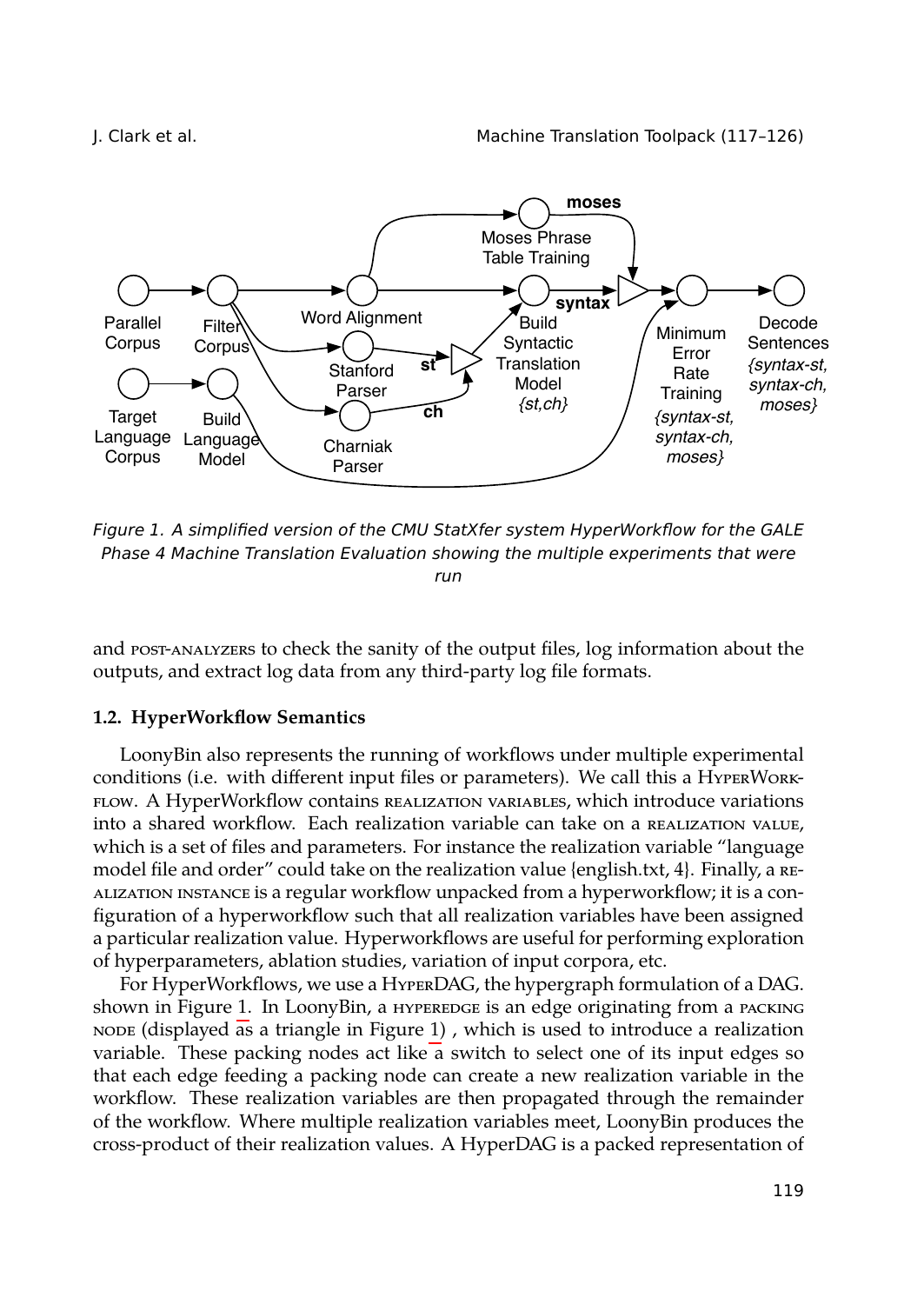<span id="page-3-0"></span>multiple workflow DAGs and a realization instance is a particular unpacked instance of a workflow. For instance, in Figure 1 edges *st* and *ch* enter a packing node and then propagate realization values *st* and *ch*. By representing workflows in this way, we avoid rerunning steps having the same experimental conditions.

# **1.3. Standardized Logging and Organized Directory Structure**

While being able to automatically execute and reproduce workflows is good, simply completing the job is not enough. We also want to know where the output files came from and some aggregate facts about them. LoonyBin provides a framework for automatically calculating such information and storing it in a uniform format: tabdelimited key-value pairs form a single record, and each record is newline-delimited, making it easy to process these log files using standard command-line tools or scripts. Finally, the log files for all antecedent steps of the same realization instance are concatenated together so that all information from all steps run under a single experimental condition is collected in one place.

Since the user might want to run further analysis later, it is important to be able to easily find the data itself. To accommodate this, LoonyBin maintains a highly organized directory structure for each workflow. Under a master directory, LoonyBin creates a directory with the name of each vertex in the hyperworkflow with subdirectories for each realization. If steps were run on remote machines, pointers to those machines and the relevant output files are stored on a central machine.

#### **1.4. Designing and Deploying a Workflow**

LoonyBin provides a graphical tool, which lists all tools in browsable tree. Tools can simply be dragged and dropped into the workflow as vertices and edges can be drawn by dragging arrows between these vertices.

Once a workflow has been designed, LoonyBin can then compile it into an executable shell script. Thus, the only requirement on the machine that executes the workflow is Bash. Before any tools are ever executed, the generated script checks that all input files and all directories containing required tools exist. Because LoonyBin handles all filenames other than the initial inputs, this eliminates the common issue of pipelines crashing due to typos in file and directory names. The generated script will log into remote machines, copying files and executing processes as necessary.

## **2. A Machine Translation Toolpack**

While LoonyBin provides a mechanism for combining tools into workflows, it does not in itself enable the use of tools. For this, we need tool descriptors, which give LoonyBin 1) what inputs, outputs, and parameters a tool requires 2) analyzers that extract aggregate information from output files and perform sanity checks and 3) documentation on the tool that is shown to the user in the graphic interface. The primary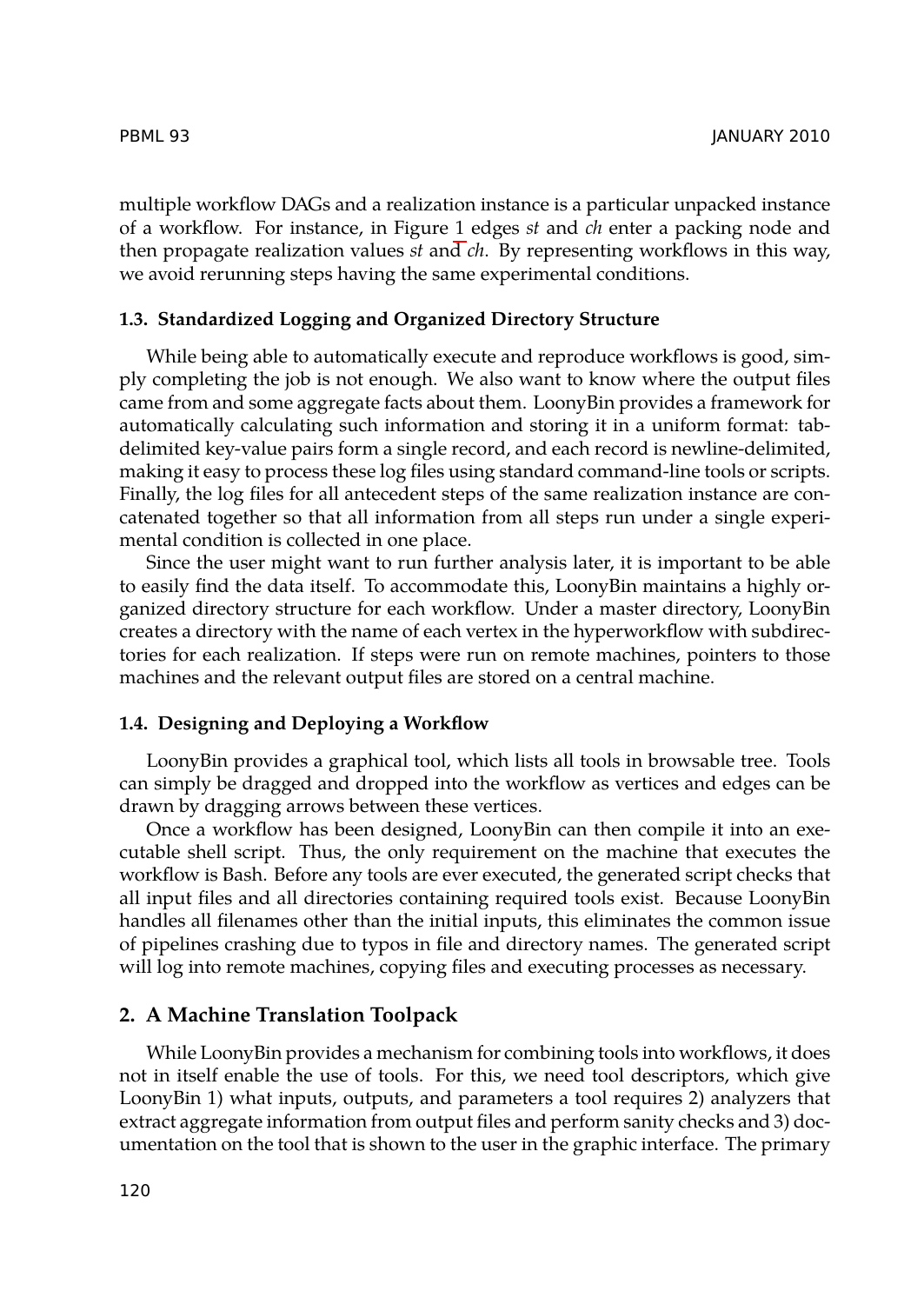<span id="page-4-0"></span>

purpose of the MT Toolpack is to provide these descriptors, their analyzers, and common workflows that put the tools together.

#### **2.1. Installation and Configuration**

First, we will set up the DESIGN MACHINE where the visual workflow designer will be used to compile workflows into scripts (e.g. a personal laptop). The only dependency on this machine is Java since the Python tool descriptors are executed via Jython. On this machine, download the latest version of LoonyBin and the MT toolpack<sup>1</sup> and extract the tarballs in the same location. You should now have a LoonyBin directory that contains a tool-packs directory.

Next, we will set up the EXECUTION MACHINES where the compiled workflow script will be run (e.g. head nodes of various clusters). There, download the MT toolpack and extract the tarball, but also execute the installer script install-dependencies. py. This will install *only* the tool binaries, not their dependencies. Other dependencies that must already be installed on the machine include: Python (for the installer), Perl (various), Ruby (Multi-Metric Scorer, MEMT), Java (various), Hadoop (SAMT and Chaksi), Boost (MEMT), and Boost Jam (MEMT). The installer will install these binaries in the user-specified directory and also create a PATHS DIRECTORY, which tells LoonyBin where to find the tool binaries on each execution machine. You can prevent a given tool *X* from being installed by using the --without-X switch.

LoonyBin can be launched on most platforms by double-clicking the LoonyBin.jar file. Alternatively, it can be invoked with java - jar LoonyBin. jar.

#### **2.2. Creating a Workflow**

In this section, we describe the creation of an example workflow. This is done on the DESIGN MACHINE, which need not have any network connection to the machines on which the workflow will run. In "editing" mouse mode, select the "manual filesystem" tool from the panel on the left and then click in the center window to create a vertex in the workflow. Use the panel on the right to give the vertex the name 100 files (the number in the name is just to help us remember what order the steps were run when looking at the names of vertex subdirectories on the file system) and set the fileNames parameter to example1. txt. Next, add the Head tool from the left toolbox into the workflow and name it 200-take-head. Create an edge between the vertices by dragging and, in the Add Edge Dialog that appears, connect example1. txt to corpusIn.

While we could generate a working script from the workflow created so far, we will continue on and create a HyperWorkflow that demonstrates how to "experiment" with the effect head on 2 different files.

Right-click on the edge from 100-files to 200-take-head and select remove vertex. Next, add another manual filesystem vertex just as above except with the file-

 $1$ LoonyBin and the MT Toolpack are available at http://www.cs.cmu.edu/~jhclark/loonybin/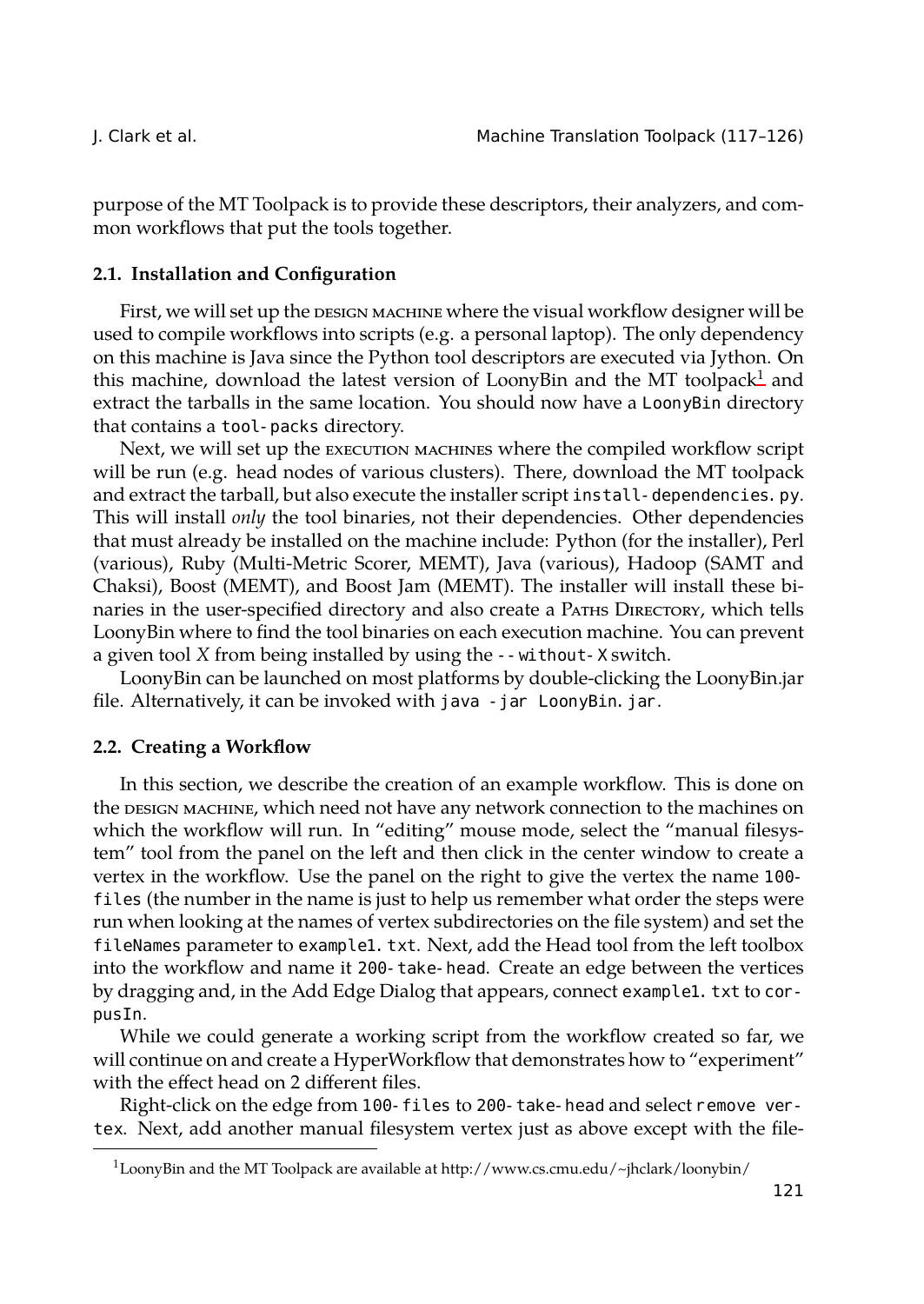names as example2. txt and call it 110-different-files. Create an OR vertex using the OR tool and give the vertex a unique name. Create a hyperedge from 100-files to the OR vertex by dragging and, in the Add Edge Dialog that appears, connect example1. txt to OR and press OK. Similarly, connect 110-different-files to the OR vertex, and in the dialog connect example2. txt to example1. txt to indicate that these 2 files will be fulfilling the same role in subsequent steps. Now, in "selecting" mouse mode, click on each of the hyperedges and, using the right panel, name them one and two, respectively. Finally, draw an edge between the OR vertex and 200-take-head and connect example1. txt as the input of corpusIn. You will notice that all of the realization names now appear under the new tool vertex. The tool will be run once for each realization using the inputs from each realization edge.

If you wish multiple tools to feed into the same realization variable, you can give the same name to multiple hyperedges feeding i[nto a](#page-4-0) single packing vertex. Much like each realization instance had different input files above, you can conduct parameter sweeps using multiple Parameter Boxes from the tool tree on the left; each of the parameter boxes can specify a different set of parameter values to be passed to a tool.

## **2.3. Generating and Running Wo[rkflo](#page-3-0)w Script**

LoonyBin allows you to design your pipeline on one machine (the DESIGN MACHINE) and then execute the generated bash script on another machine such as a server – hereafter the HOME MACHINE. The home machine will use passwordless SSH to contact any other remote EXECUTION MACHINES (see Section 2.1).

<span id="page-5-0"></span>The "Generate bash script" dialog will ask you for this path of the LoonyBin scripts on the home machine. Also, you need to tell LoonyBin a base directory on the home machine where log data and pointers to output data generated during workflow execution will be placed (see Section 1.3). You should also specify the path and name of the bash script that will be generated. We recommend a . work extension. Finally, you can give LoonyBin a space-separated list of email addresses to notify when the pipeline either fails or succeeds. Now just copy the bash generated bash script to the home machine you specified and execute it by passing the -run flag. All required input files for each step will automatically be transferred to the proper machine before the tool is executed.

# **3. Included Tools**

We now turn to describing the tools that are included in this MT Toolpack. Since LoonyBin provides documentation within the visual workflow designer for each parameter and file of each tool, we will not focus on the low-level details of the tools here. Instead, we discuss the high-level models they implement and what design decisions were made to incorporate each tool into LoonyBin. In general, the style of LoonyBin is to split tasks into as many LoonyBin tools. This allows easy embedding of novel tools,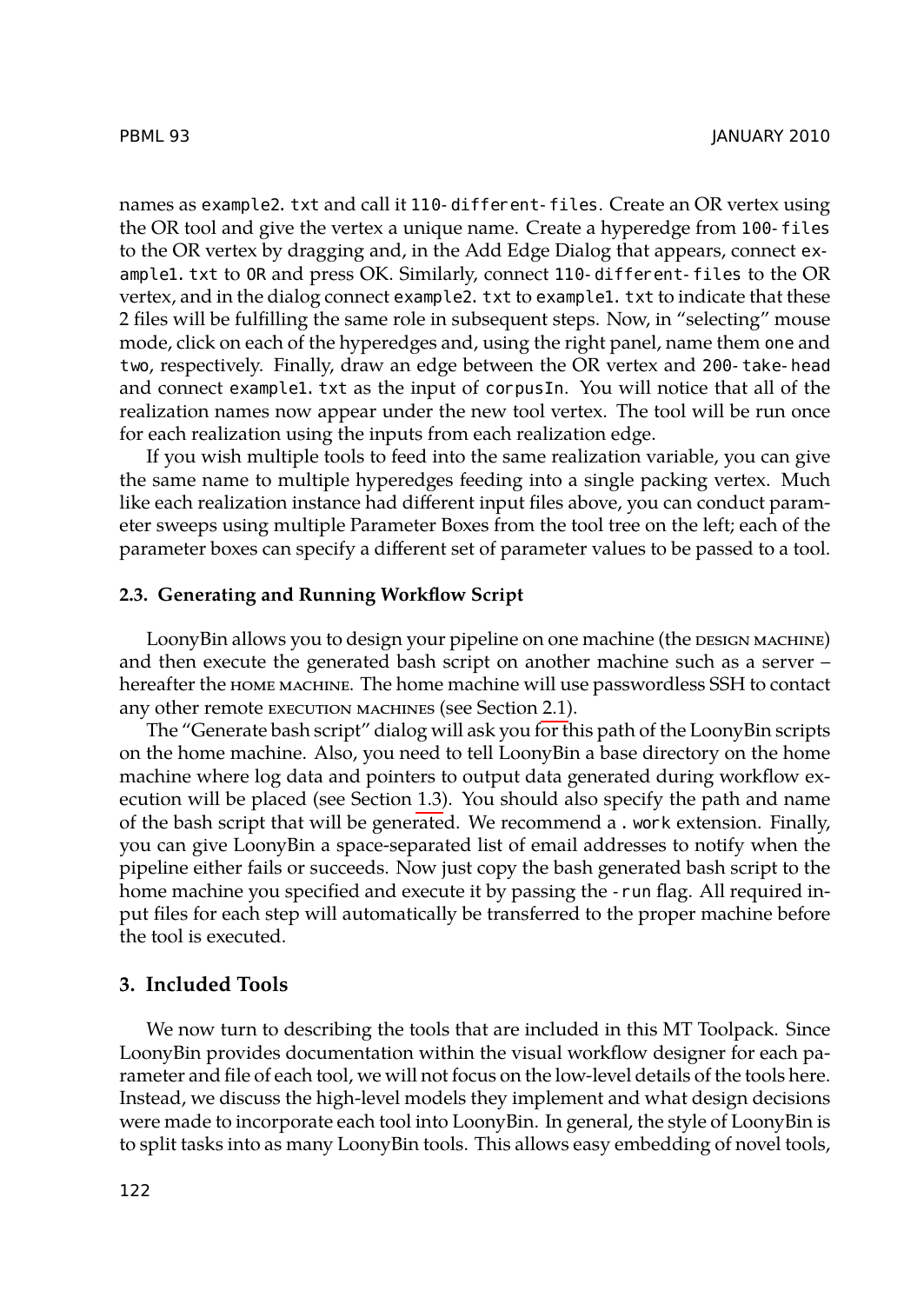resumption on failure, analysis of intermediate results, and sharing partial results in a dynamic programming fashion when later models are run with different parameters.

#### **3.1. MGIZA and Chaksi**

MGIZA is a multi-threaded word alignment tool based on GIZA++ (Och and Ney, 2003) that utilizes multiple threads to speed up the time-consuming word alignment process. It also supports forced alignment (the process of aligning an unseen test set given trained models) and increm[ent](#page-5-0)al training with existing models. It can be distributed over a cluster via its integration with Chaksi, a Hadoop MapReduce training framework for phrase-based machine translation. In addition to word alignment, Chaski supports training of Moses-compatible phrase tables and lexicalized reordering models. In our experience, Chaksi has reduced the time to produce a translation model from parallel data from 4 to 5 days to 9-10 hours. For the initial release of LoonyBin we include tools for generating word classes, both Chaksi and MGIZA versions of the most used word alignment models 1/HMM/3/4, and a phrase table builder. Each of these alignment models is exposed as a separate tool to provide the benefits described above in Section 3.

In building LoonyBin MT tools, we aim to encourage best practice. For instance, MGIZA uses the expectation maximization (EM) algorithm to train word alignment models. In every iteration, the sentences are first aligned using the model parameters from previous step, and then the posteriors are collected and re-normalized to generate models for next step. Therefore, the final alignment output is aligned using the model from second-to-last step instead of the final model. Thus, neither concatenating the sets nor force-aligning using the final model is a good [comparison for the](#page-9-2) [way](#page-9-2) the final model was actually aligned. To encourage proper evaluation of word alignments ([by using the second-t](#page-9-3)o-last set of EM parameters), we clearly label the output files that should be used for forced alignment in each tool.

# **3.2. Berkeley Aligner**

The Berkeley Aligner provides an implementation for joint or independent training of IBM Model 1, the HMM alignment model, a syntactic variant of HMM, and a novel symmetrization technique called competitive thresholding (DeNero and Klein, 2007). The aligner provides a supervised inverse transduction grammar (ITG) alignment model (Haghighi et al., 2009). While LoonyBin aims to expose subcomponents as much as possible so that it is easier to combine tools in novel ways, the initial release of the MT toolpack contains only 2 tools for the Berkeley aligner corresponding to the supervised and unsupervised models. In the future, we may attempt to expose each direction, model, and symmetrization heuristic employed in the unsupervised model.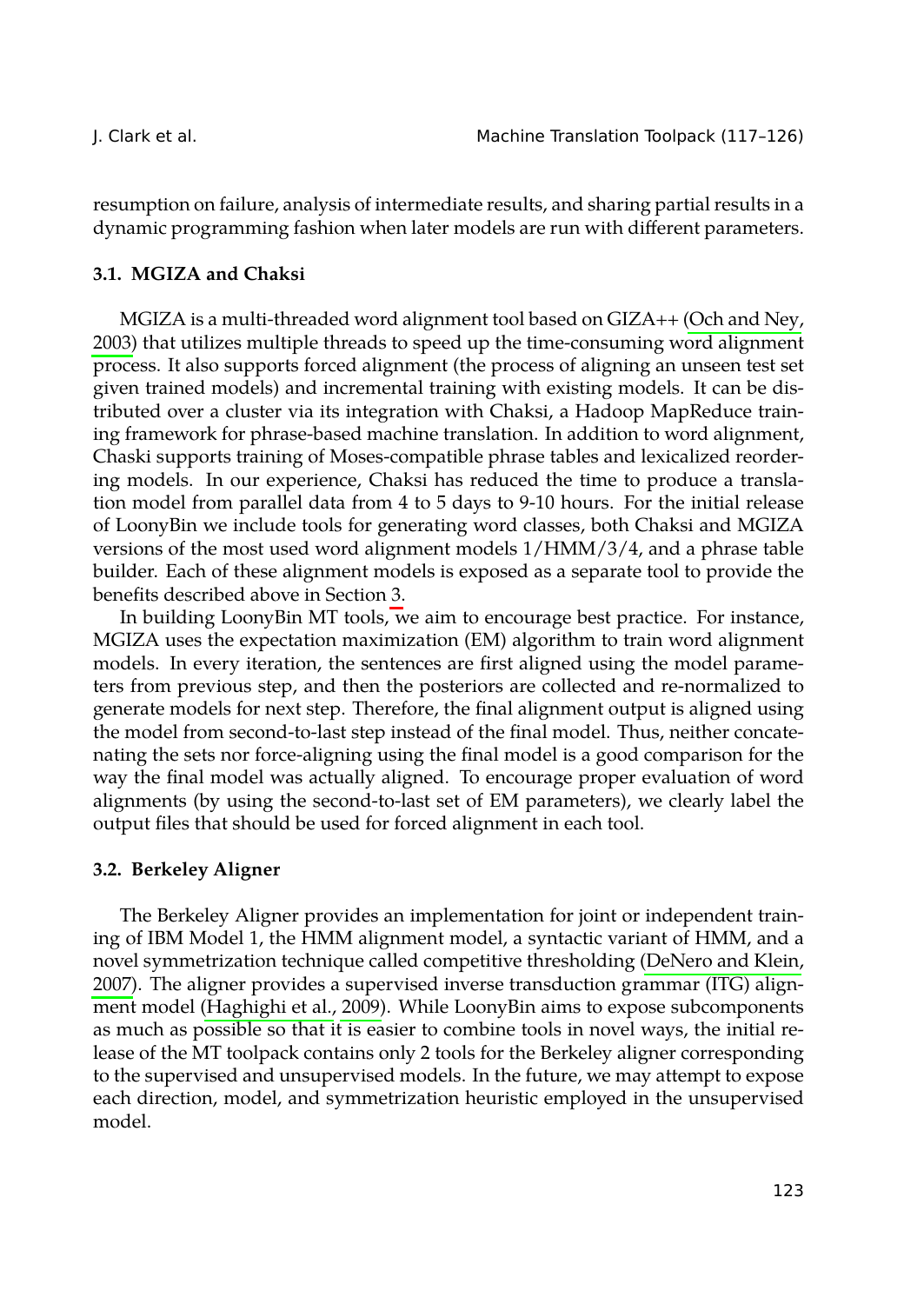# **3.3. Joshua**

Joshua (Li et al., 2[009\) is an open-source MT](#page-9-4) [toolki](#page-9-4)t for synchronous context-free grammar models such as Chiang (2005). It includes suffix array extraction of these grammars [from an align](#page-9-5)ed parallel corpus. The toolkit also includes a built-in subsampler for training on large corpora and an implementation of minimum error-rate training. Each step in the training pipeline is exposed as a separate tool in the Loony-Bin MT Toolpack.

#### **3.4. Syntax-Augmented Machine Translation (SAMT)**

The SAMT model (Zollmann and Venugopal, 2006) is a sync[hronous context-free](#page-9-6) [grammar ba](#page-9-6)sed approach to translation that extends the hierarchical phrase based MT model of (Chiang, 2005) to learn grammars with multiple nonterminals. Grammar rules are extracted from a training sentence pair based on a lattice of its contained eligible phrase pairs and a phrase-structure parse tree of the target sentence, yielding rules such as

NP+SBAR <sup>→</sup> NP , die meine NN zuletzt VBD | NP who [last VBD my NN](#page-9-7) for a German-to-English translation task, expressing the reordering of the verb triggered by a relative clause. The current release of SAMT uses the open-source Hadoop MapReduce framework to distribute its expensive computations (Venugopal and Zollmann, 2009). Each step in the SAMT training and evaluation pipeline has been wrapped as a separate tool in the LoonyBin MT Toolpack.

# **3.5. Moses**

We replace the train-phrase-model.perl from Moses (Koehn et al., 2007) with tools that encapsulates each step such as "build lexical translation table," "construct lexicalized reordering model," and "Run Minimum Error Ra[te Training" rather th](#page-9-8)an wrapping the entire pipeline. S[teps that use GIZA](#page-9-9)++ are [not included in th](#page-9-10)e MT Toolp[ack since with the re](#page-9-11)lease of MG[IZA++ and Chaksi, there i](#page-9-12)s little motivation to use GIZA++. For the initial release of the MT toolpack, we do not support factored models.

# **3.6. Common Evaluation Metrics**

We provide a tool that runs some of the most common translation metrics in parallel while transparently handling formatting issues: BLEU (Papineni et al., 2001) as implemented by mteval-13a.pl (Peterson et al., 2009), NIST (Doddington, 2002), TER 0.7.25 (Snover et al., 2006), Meteor 1.0 (Banerjee and Lavie, 2005), unigram precision and recall, and length ratio. It accepts a simple input format: flat files with one line per segment, or consecutive lines for multiple references. Aside from translation metrics,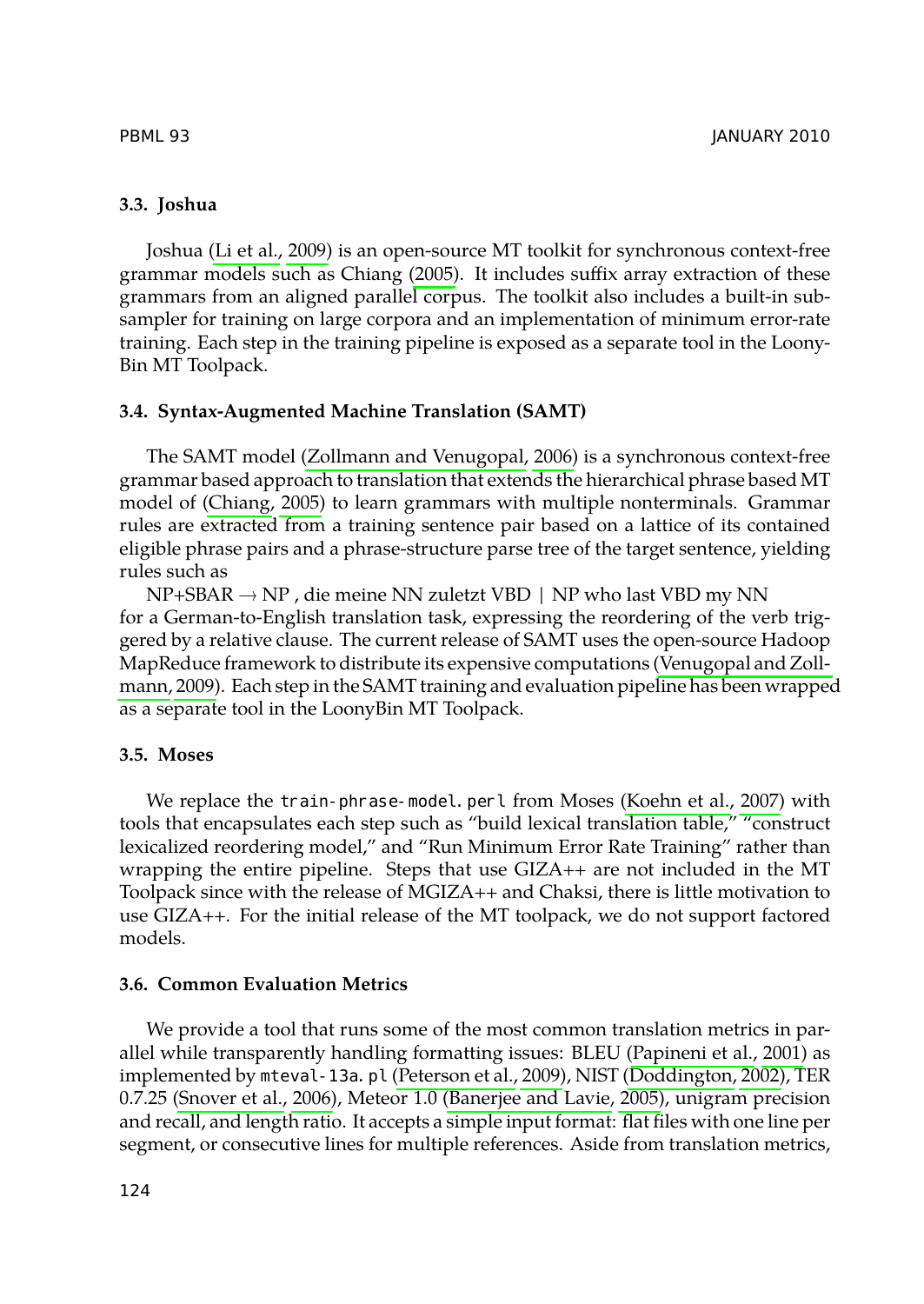[we also include](#page-9-12) alignment error rate (AER) (Och and Ney, 2003), despite its imperfect correlation with translation quality. In addition to providing the files generated by each metric as output, the LoonyBin tool descriptor places all of these scores in the LoonyBin log giving the benefit of standard formatting.

#### **3.7. Multi-Engine Machine Translation (MEMT)**

Multi-engine machine translation (Heafield et al., 2009) combines one-best outputs from different translation systems. Translations are aligned using METEOR (Banerjee and Lavie, 2005) and navigated using these alignments. System-specific weights are learned via tuning with MERT; a separate tuning set works best. Typical gains range from one to five BLEU points above the best system, depending on system diversity and score distribution. MEMT is presented as three tools in LoonyBin: The Meteor aligner, MEMT Tuning, and MEMT Decoding.

# **3.8. Additional NLP Tools**

Since modern MT systems often depend on more basic NLP tools, we have also included a few of these tools in the MT Toolpack. For creating language models, we include SRILM and for creating parse trees, we include the Stanford English parser.

# **4. Recommendation[s D](#page-8-0)uring Tool Development**

LoonyBin aims to make it easy to reproduce results. Well-behaved tool descriptors should write the software version to the log files so that the user knows not only what files were used as input and what tools processed that data, but also what version of the tools were used.

However, research often involves iteratively coding and experimentation. For this, we recommend creating a custom tool descriptor that checks out your branch of a source code management system (e.g. subversion), logs the revision number, compiles the code, and then runs the tool. By doing this, researchers can ensure that results are reproducible<sup>2</sup>. Step-by-step instructions on how to create tool descriptors are included as part of LoonyBin's documentation, but are beyond the scope of this paper.

#### <span id="page-8-0"></span>**5. Conclusion**

We have presented an open-source Machine Translation Toolpack for LoonyBin. We hope that by releasing this tool pack more research effort may be placed on modeling rather engineering, automation, and logging. Further, we hope that this toolpack encourages future research to include the multiple baseline systems and enables more systematic comparisons between them.

<sup>&</sup>lt;sup>2</sup>As a side benefit, this encourages the best practice of "commit early, commit often"